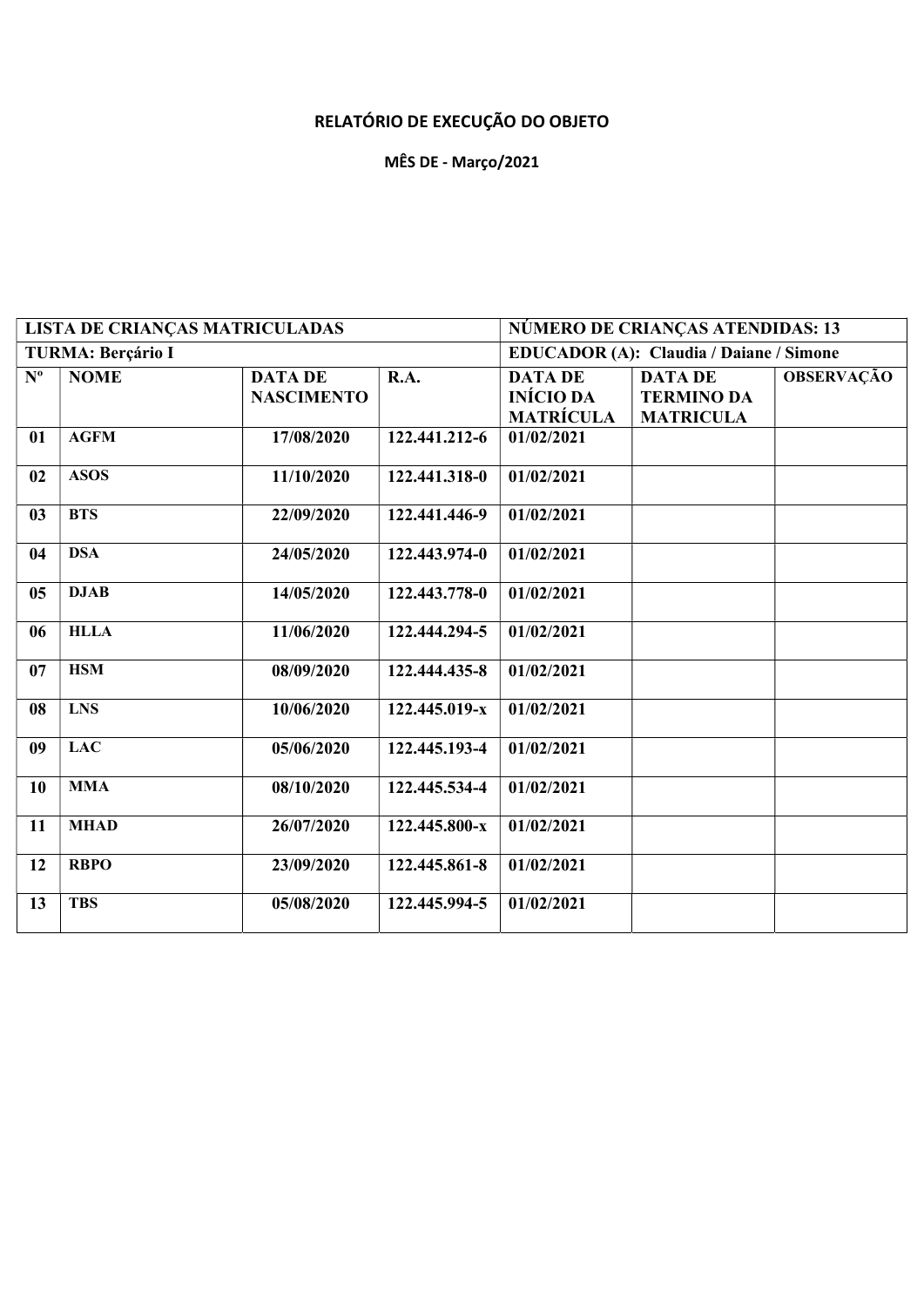|                           | LISTA DE CRIANÇAS MATRICULADAS |                                                | NÚMERO DE CRIANÇAS ATENDIDAS: 21 |                                                        |                                                         |                   |
|---------------------------|--------------------------------|------------------------------------------------|----------------------------------|--------------------------------------------------------|---------------------------------------------------------|-------------------|
|                           | TURMA: Berçário II - A         |                                                |                                  | <b>EDUCADOR (A): Joyce / Erica / Vanessa</b>           |                                                         |                   |
| $\mathbf{N}^{\mathbf{o}}$ | <b>NOME</b>                    | <b>DATA DE</b><br><b>NASCIMEN</b><br><b>TO</b> | R.A.                             | <b>DATA DE</b><br><b>INÍCIO DA</b><br><b>MATRÍCULA</b> | <b>DATA DE</b><br><b>TERMINO DA</b><br><b>MATRICULA</b> | <b>OBSERVAÇÃO</b> |
| 01                        | <b>AGOS</b>                    | 24/12/2019                                     | 122.446.131-9                    | 01/02/2021                                             |                                                         |                   |
| 02                        | <b>AHMB</b>                    | 20/11/2019                                     | 122.446.174-5                    | 01/02/2021                                             |                                                         |                   |
| 03                        | COG                            | 18/10/2019                                     | 122.446.215-4                    | 01/02/2021                                             |                                                         |                   |
| 04                        | <b>EMV</b>                     | 04/01/2020                                     | 122.444.221-0                    | 01/02/2021                                             |                                                         |                   |
| 05                        | <b>EYSS</b>                    | 02/06/2019                                     | 122.449.479-9                    | 01/02/2021                                             |                                                         |                   |
| 06                        | <b>GCS</b>                     | 16/09/2019                                     | 122.449.528-7                    | 01/02/2021                                             |                                                         |                   |
| 07                        | <b>GAL</b>                     | 17/01/2020                                     | 122.449.552-4                    | 01/02/2021                                             |                                                         |                   |
| 08                        | <b>HVSS</b>                    | 19/12/2019                                     | 122.449.611-5                    | 01/02/2021                                             |                                                         |                   |
| 09                        | <b>HOL</b>                     | 24/05/2019                                     | 122.449.657-7                    | 01/02/2021                                             |                                                         |                   |
| 10                        | <b>IBHS</b>                    | 25/01/2020                                     | 122.449.709-0                    | 01/02/2021                                             |                                                         |                   |
| 11                        | <b>IGDS</b>                    | 28/12/2019                                     | 122.449.757-0                    | 01/02/2021                                             |                                                         |                   |
| 12                        | <b>JPS</b>                     | 18/02/2020                                     | 122.449.796-x                    | 01/02/2021                                             |                                                         |                   |
| 13                        | <b>KNNG</b>                    | 20/09/2019                                     | 122.449.828-8                    | 01/02/2021                                             |                                                         |                   |
| 14                        | <b>LRS</b>                     | 20/01/2020                                     | 122.445.410-8                    | 01/02/2021                                             |                                                         |                   |
| 15                        | <b>LMBS</b>                    | 06/06/2019                                     | 122.449.864-1                    | 01/02/2021                                             |                                                         |                   |
| 16                        | <b>MCD</b>                     | 01/02/2020                                     | 122.451.205-4                    | 01/02/2021                                             |                                                         |                   |
| 17                        | <b>NMH</b>                     | 18/11/2019                                     | 122.451.473-7                    | 01/02/2021                                             |                                                         |                   |
| 18                        | <b>PSO</b>                     | 22/09/2019                                     | 122.042.739-1                    | 01/02/2021                                             |                                                         |                   |
| 19                        | <b>TFS</b>                     | 14/10/2019                                     | 122.451.755-6                    | 01/02/2021                                             |                                                         |                   |
| 20                        | <b>ADALO</b>                   | 29/01/2020                                     | 122.451.858-5                    | 01/02/2021                                             |                                                         |                   |
| 21                        | <b>WNA</b>                     | 14/02/2020                                     | 122.452.674-0                    | 01/02/2021                                             |                                                         |                   |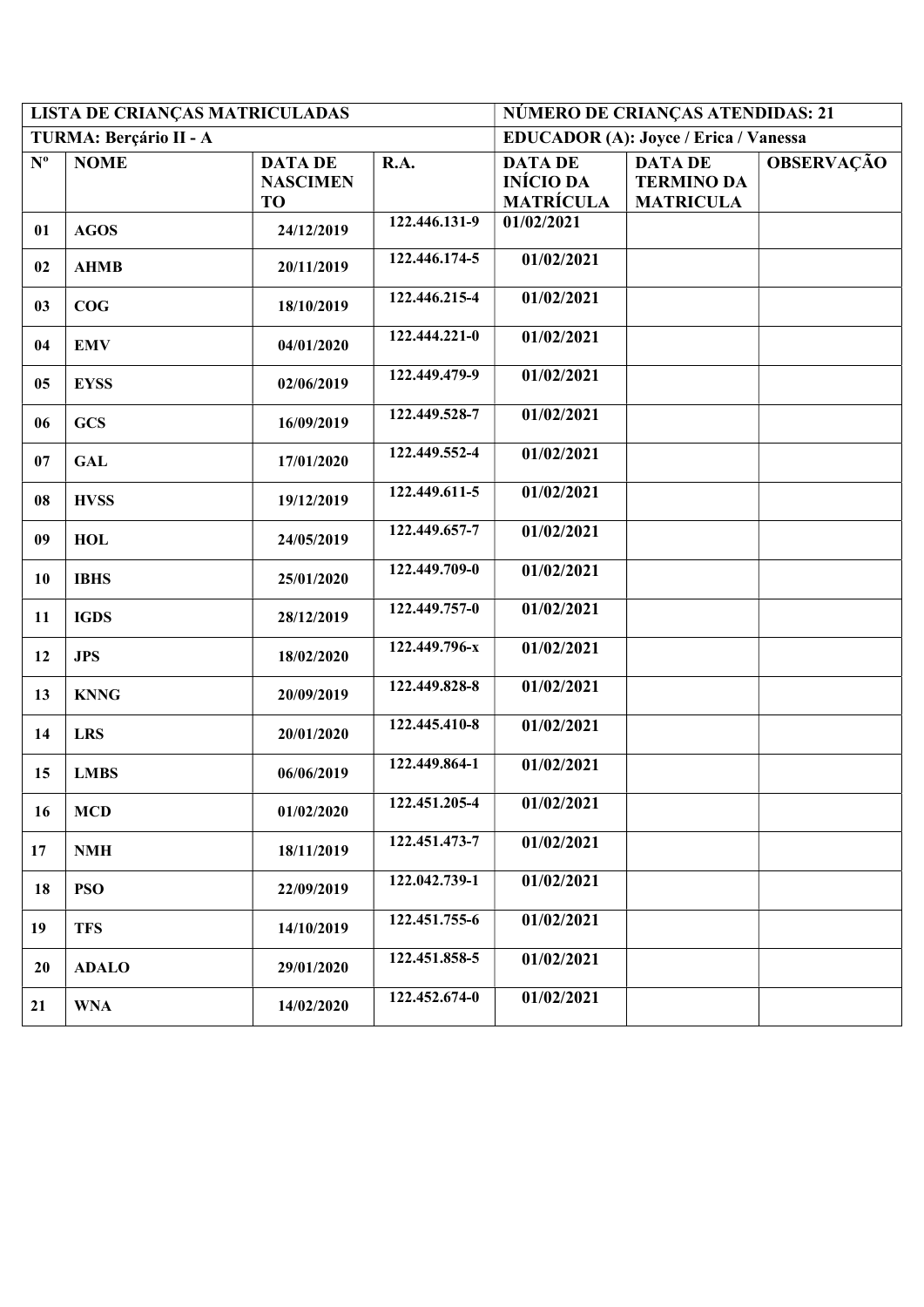|                           | LISTA DE CRIANÇAS MATRICULADAS |                                     | NÚMERO DE CRIANÇAS ATENDIDAS: 21 |                                                        |                                                         |                       |
|---------------------------|--------------------------------|-------------------------------------|----------------------------------|--------------------------------------------------------|---------------------------------------------------------|-----------------------|
|                           | <b>TURMA: Berçario II B</b>    |                                     |                                  |                                                        | EDUCADOR (A): Fabiana / Camila / Valquíria              |                       |
| $\mathbf{N}^{\mathrm{o}}$ | <b>NOME</b>                    | <b>DATA DE</b><br><b>NASCIMENTO</b> | R.A.                             | <b>DATA DE</b><br><b>INÍCIO DA</b><br><b>MATRÍCULA</b> | <b>DATA DE</b><br><b>TERMINO DA</b><br><b>MATRICULA</b> | <b>OBSERVAC</b><br>ÃO |
| 01                        | <b>AISS</b>                    | 02/05/2019                          | 121.767.669-7                    | 01/02/2021                                             |                                                         |                       |
| 02                        | <b>AAF</b>                     | 27/06/2019                          | 121.767.860-8                    | 01/02/2021                                             |                                                         |                       |
| 03                        | <b>ALSB</b>                    | 24/05/2019                          | 121.767.927-3                    | 01/02/2021                                             |                                                         |                       |
| 04                        | $\bf AGH$                      | 10/04/2019                          | 121.767.965-0                    | 01/02/2021                                             |                                                         |                       |
| 05                        | CMO                            | 21/05/2019                          | 122.451.618-7                    | 01/02/2021                                             |                                                         |                       |
| 06                        | <b>CMFS</b>                    | 21/05/2019                          | 121.768.695-2                    | 01/02/2021                                             |                                                         |                       |
| 07                        | <b>CDCB</b>                    | 10/05/2019                          | 122.451.738-6                    | 01/02/2021                                             |                                                         |                       |
| 08                        | <b>DLNS</b>                    | 17/04/2019                          | 121.768.906-0                    | 01/02/2021                                             |                                                         |                       |
| 09                        | <b>EVRG</b>                    | 06/05/2019                          | 122.451.870-6                    | 01/02/2021                                             |                                                         |                       |
| 10                        | <b>HMHS</b>                    | 25/04/2019                          | 121.769.041-4                    | 01/02/2021                                             |                                                         |                       |
| 11                        | <b>HNS</b>                     | 18/05/2019                          | 121.769.094-3                    | 01/02/2021                                             |                                                         |                       |
| 12                        | <b>LSB</b>                     | 01/08/2019                          | 121.797.082-4                    | 01/02/2021                                             |                                                         |                       |
| 13                        | <b>LHC</b>                     | 15/05/2019                          | 121.658.689-5                    | 01/02/2021                                             |                                                         |                       |
| 14                        | <b>LEVM</b>                    | 04/06/2019                          | 121.769.134-0                    | 01/02/2021                                             |                                                         |                       |
| 15                        | MGC                            | 30/07/2019                          | 121.769.403-1                    | 01/02/2021                                             |                                                         |                       |
| 16                        | <b>NGS</b>                     | 31/07/2019                          | 122.102.590-9                    | 01/02/2021                                             |                                                         |                       |
| 17                        | <b>NELS</b>                    | 05/07/2019                          | 121.769.485-7                    | 01/02/2021                                             |                                                         |                       |
| 18                        | <b>SMC</b>                     | 02/07/2019                          | 121.770.850-9                    | 01/02/2021                                             |                                                         |                       |
| 19                        | <b>SLS</b>                     | 11/06/2019                          | 122.452.037-3                    | 01/02/2021                                             |                                                         |                       |
| 20                        | <b>TASC</b>                    | 26/04/2019                          | 122.452.489-5                    | 01/02/2021                                             |                                                         |                       |
| 21                        | <b>UAT</b>                     | 24/07/2019                          | 121.770.906-x                    | 01/02/2021                                             |                                                         |                       |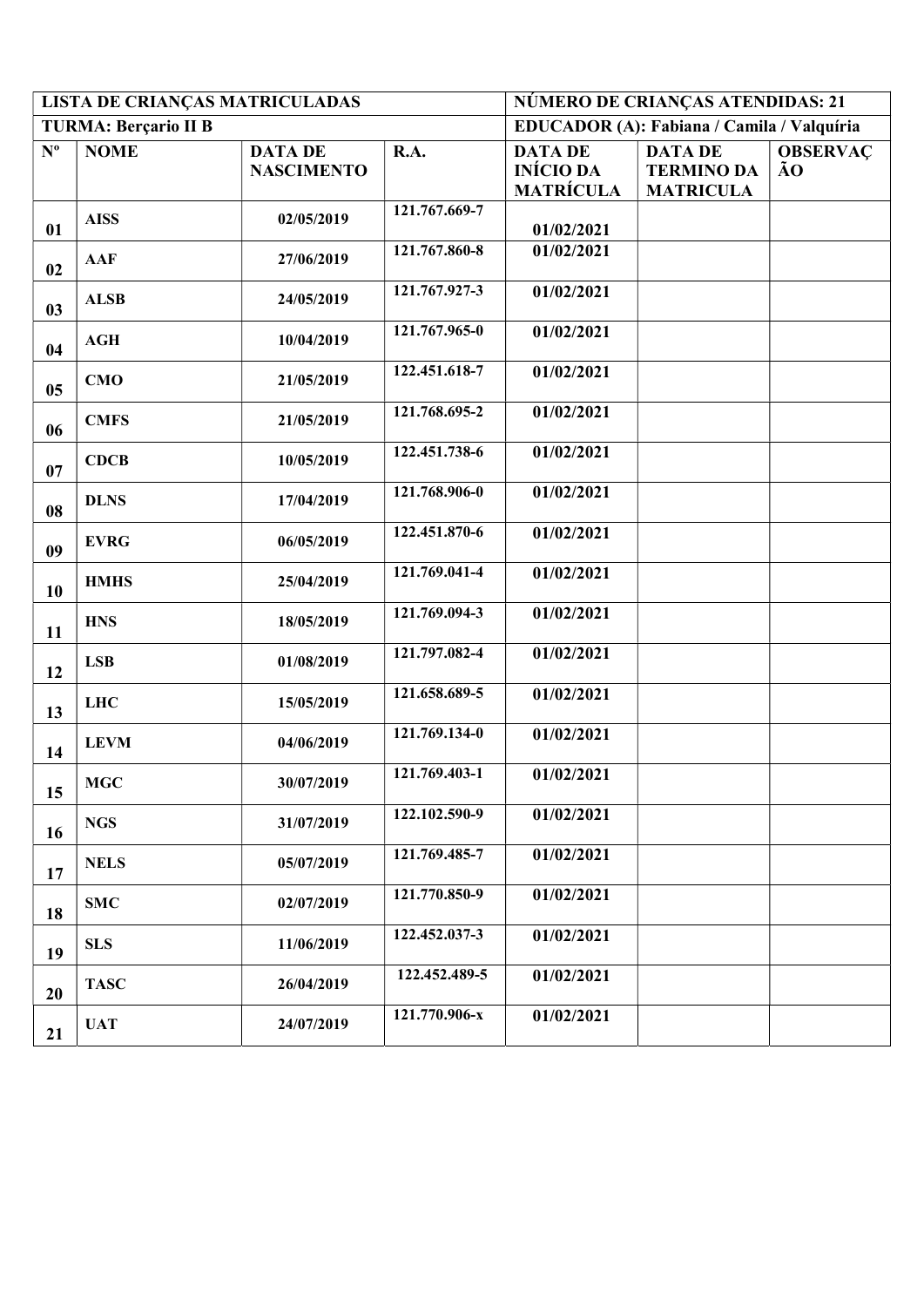|             | <b>LISTA DE CRIANÇAS MATRICULADAS</b> |                                     | NÚMERO DE CRIANÇAS ATENDIDAS: 20 |                                                        |                                                         |                   |
|-------------|---------------------------------------|-------------------------------------|----------------------------------|--------------------------------------------------------|---------------------------------------------------------|-------------------|
|             | TURMA: Maternal I - A                 |                                     |                                  |                                                        | EDUCADOR (A): Luciana / Geni                            |                   |
| $N^{\circ}$ | <b>NOME</b>                           | <b>DATA DE</b><br><b>NASCIMENTO</b> | R.A.                             | <b>DATA DE</b><br><b>INÍCIO DA</b><br><b>MATRÍCULA</b> | <b>DATA DE</b><br><b>TERMINO DA</b><br><b>MATRICULA</b> | <b>OBSERVAÇÃO</b> |
| 01          | $\overline{\text{AGS}}$               | 13/03/2019                          | 121.781.179-5                    | 01/02/2021                                             |                                                         |                   |
| 02          | AC                                    | 03/09/2018                          | 121.785.632-8                    | 01/02/2021                                             |                                                         |                   |
| 03          | <b>ACMF</b>                           | 13/06/2018                          | 121.781.349-4                    | 01/02/2021                                             |                                                         |                   |
| 04          | <b>EGAS</b>                           | 09/09/2018                          | 121.526.618-2                    | 01/02/2021                                             |                                                         |                   |
| 05          | <b>JEJS</b>                           | 11/08/2018                          | 121.785.774-6                    | 01/02/2021                                             |                                                         |                   |
| 06          | <b>KFO</b>                            | 08/12/2018                          | 121.787.134-2                    | 01/02/2021                                             |                                                         |                   |
| 07          | <b>LISS</b>                           | 16/12/2018                          | 121.787.215-2                    | 01/02/2021                                             |                                                         |                   |
| 08          | <b>LAS</b>                            | 21/06/2018                          | 121.787.309-0                    | 01/02/2021                                             |                                                         |                   |
| 09          | <b>LPSX</b>                           | 19/01/2019                          | 122.096.531-5                    | 01/02/2021                                             |                                                         |                   |
| <b>10</b>   | <b>LLV</b>                            | 31/03/2019                          | 121.787.464-1                    | 01/02/2021                                             |                                                         |                   |
| 11          | <b>NMPR</b>                           | 13/12/2018                          | 121.787.591-8                    | 01/02/2021                                             |                                                         |                   |
| 12          | <b>MFL</b>                            | 06/12/2018                          | 121.787.670-4                    | 01/02/2021                                             |                                                         |                   |
| 13          | $MVS\overline{C}$                     | 15/11/2018                          | 121.788.631-X                    | 01/02/2021                                             |                                                         |                   |
| 14          | <b>MPS</b>                            | 23/03/2019                          | 121.788.745-3                    | 01/02/2021                                             |                                                         |                   |
| 15          | <b>MIGS</b>                           | 19/01/2019                          | 121.788.795-7                    | 01/02/2021                                             |                                                         |                   |
| 16          | <b>RMS</b>                            | 11/11/2018                          | 121.789.259-X                    | 01/02/2021                                             |                                                         |                   |
| 17          | <b>SCA</b>                            | 11/12/2018                          | 121.789.350-7                    | 01/02/2021                                             |                                                         |                   |
| 18          | <b>SJL</b>                            | 19/11/2018                          | 121.792.553-3                    | 01/02/2021                                             |                                                         |                   |
| 19          | <b>TAP</b>                            | 19/09/2018                          | 121.366.393-3                    | 01/02/2021                                             |                                                         |                   |
| 20          | <b>YGM</b>                            | 21/09/2018                          | 121.792.821-2                    | 01/02/2021                                             |                                                         |                   |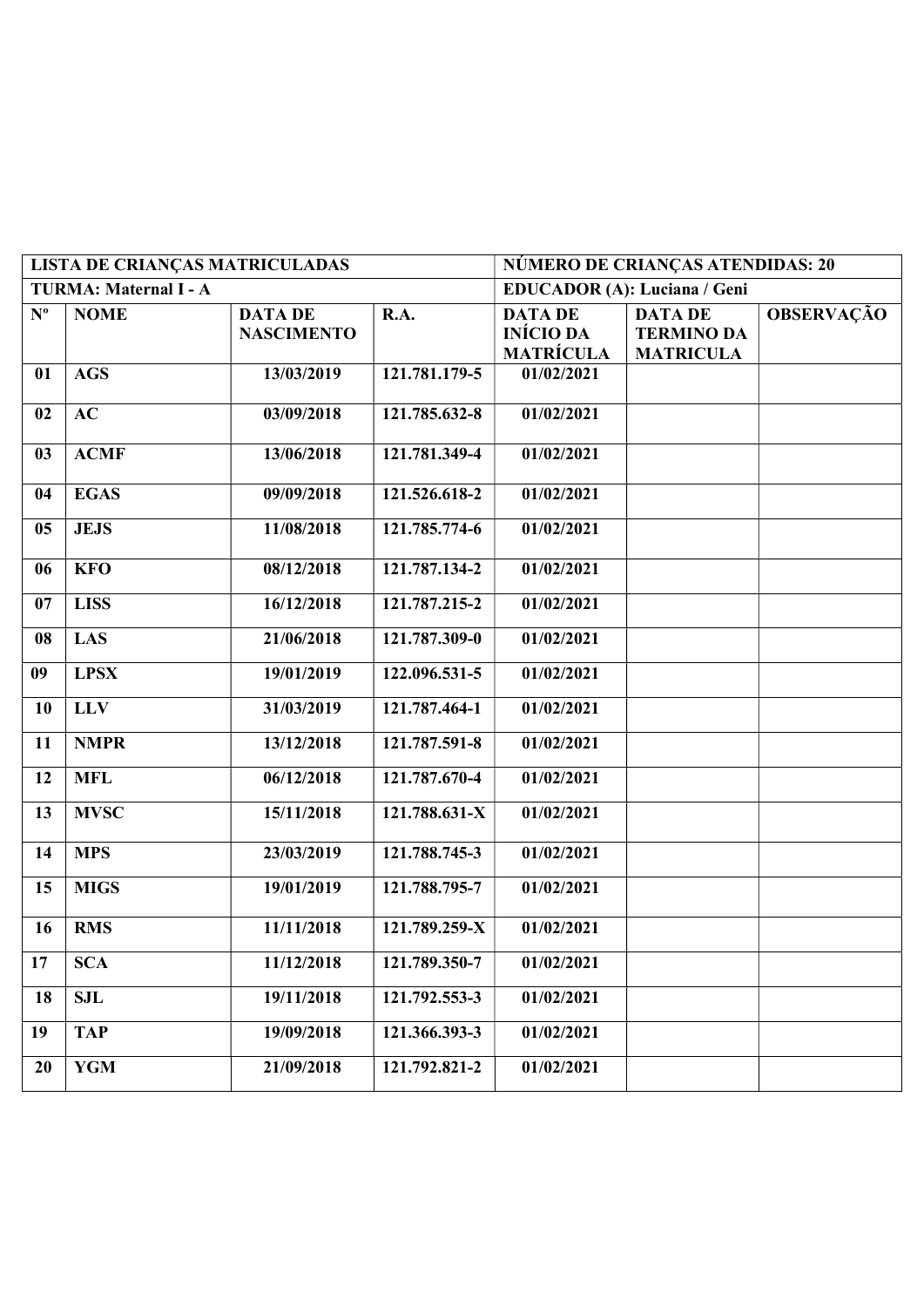|             | LISTA DE CRIANÇAS MATRICULADAS |                                     |               |                                                        | NÚMERO DE CRIANÇAS ATENDIDAS: 22                        |                       |  |  |
|-------------|--------------------------------|-------------------------------------|---------------|--------------------------------------------------------|---------------------------------------------------------|-----------------------|--|--|
|             | <b>TURMA: Maternal I B</b>     |                                     |               |                                                        | <b>EDUCADOR (A): Silvane / Camile</b>                   |                       |  |  |
| $N^{\circ}$ | <b>NOME</b>                    | <b>DATA DE</b><br><b>NASCIMENTO</b> | <b>R.A.</b>   | <b>DATA DE</b><br><b>INÍCIO DA</b><br><b>MATRÍCULA</b> | <b>DATA DE</b><br><b>TERMINO DA</b><br><b>MATRICULA</b> | <b>OBSERVAC</b><br>ÃO |  |  |
| 01          | <b>ASLM</b>                    | 26/05/2018                          | 121.351.132-x | 01/02/2021                                             |                                                         |                       |  |  |
| 02          | <b>AJCP</b>                    | 18/06/2018                          | 121.365.149-9 | 01/02/2021                                             |                                                         |                       |  |  |
| 03          | <b>AMO</b>                     | 23/08/2018                          | 121.351.212-8 | 01/02/2021                                             |                                                         |                       |  |  |
| 04          | <b>ALSP</b>                    | 15/04/2018                          | 121.760.842-4 | 01/02/2021                                             |                                                         |                       |  |  |
| 05          | <b>AMP</b>                     | 30/05/2018                          | 121.760.984-2 | 01/02/2021                                             |                                                         |                       |  |  |
| 06          | <b>BHLM</b>                    | 04/05/2018                          | 121.761.296-8 | 01/02/2021                                             |                                                         |                       |  |  |
| 07          | <b>DSS</b>                     | 27/04/2018                          | 121.365.199-2 | 01/02/2021                                             |                                                         |                       |  |  |
| 08          | <b>GDN</b>                     | 29/07/2018                          | 121.365.280-7 | 01/02/2021                                             |                                                         |                       |  |  |
| 09          | <b>HSLO</b>                    | 23/07/2018                          | 121.365.355-1 | 01/02/2021                                             |                                                         |                       |  |  |
| <b>10</b>   | <b>IBOT</b>                    | 17/05/2018                          | 121.761.390-0 | 01/02/2021                                             |                                                         |                       |  |  |
| 11          | <b>LGLS</b>                    | 25/07/2018                          | 121.365.643-6 | 01/02/2021                                             |                                                         |                       |  |  |
| 12          | <b>LMH</b>                     | 04/07/2018                          | 121.365.690-4 | 01/02/2021                                             |                                                         |                       |  |  |
| 13          | <b>MVAA</b>                    | 28/09/2018                          | 121.289.095-4 | 01/02/2021                                             |                                                         |                       |  |  |
| 14          | <b>MSG</b>                     | 20/05/2018                          | 121.761.484-9 | 01/02/2021                                             |                                                         |                       |  |  |
| 15          | <b>MBF</b>                     | 15/04/2018                          | 121.365.805-6 | 01/02/2021                                             |                                                         |                       |  |  |
| 16          | <b>MSNS</b>                    | 20/08/2018                          | 121.365.850-0 | 01/02/2021                                             |                                                         |                       |  |  |
| 17          | <b>MFS</b>                     | 01/10/2018                          | 121.365.998-x | 01/02/2021                                             |                                                         |                       |  |  |
| 18          | <b>MOS</b>                     | 03/09/2018                          | 121.366.146-8 | 01/02/2021                                             |                                                         |                       |  |  |
| 19          | <b>RSS</b>                     | 06/09/2018                          | 121.764.768-5 | 01/02/2021                                             |                                                         |                       |  |  |
| 20          | <b>RSB</b>                     | 30/08/2018                          | 121.366.265-5 | 01/02/2021                                             |                                                         |                       |  |  |
| 21          | <b>TDM</b>                     | 06/11/2018                          | 121.366.339-8 | 01/02/2021                                             |                                                         |                       |  |  |
| 22          | <b>YBB</b>                     | 29/05/2018                          | 121.630.896-2 | 01/02/2021                                             |                                                         |                       |  |  |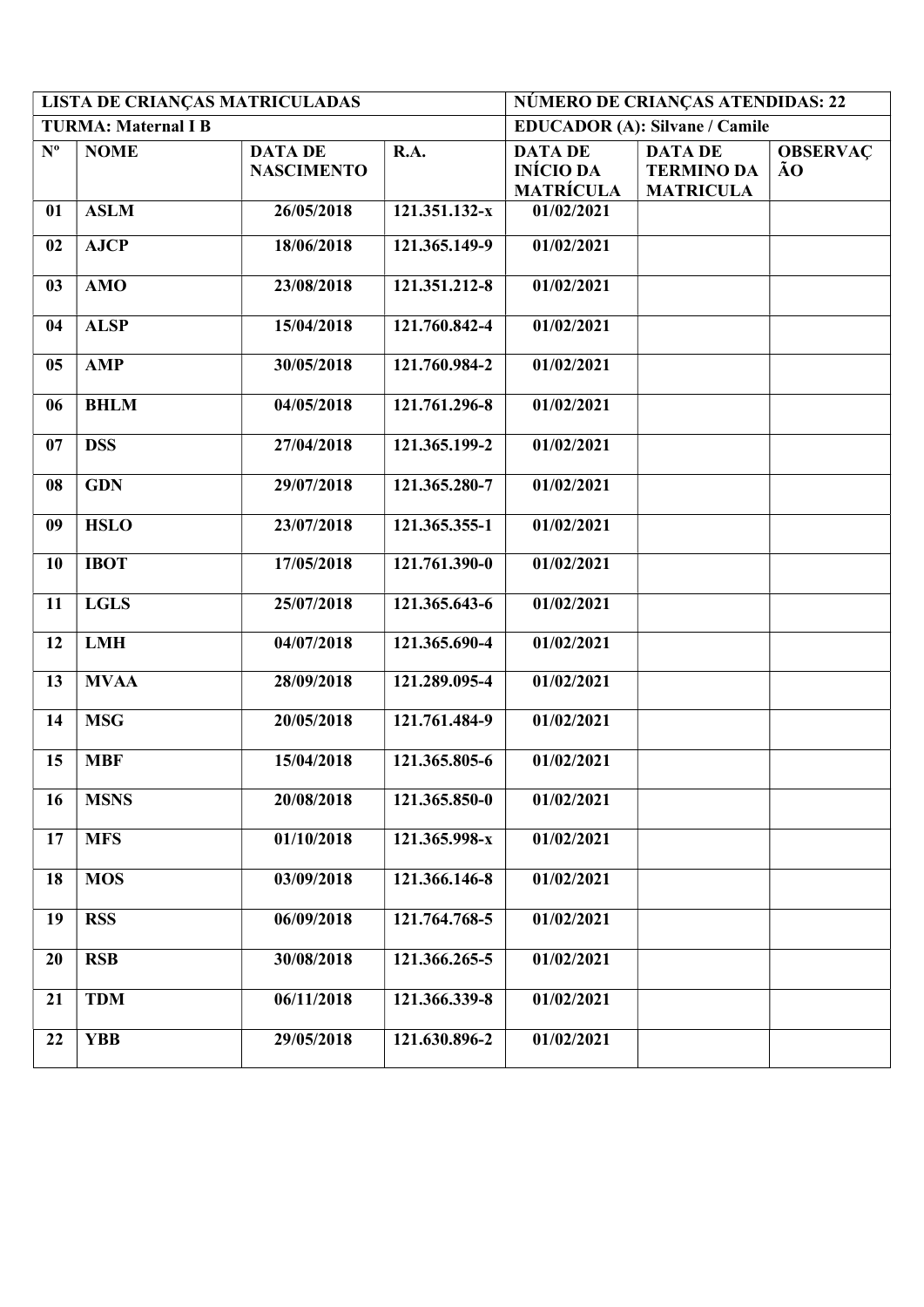|                           | LISTA DE CRIANÇAS MATRICULADAS |                                     | NÚMERO DE CRIANÇAS ATENDIDAS: 21 |                                                        |                                                         |                   |
|---------------------------|--------------------------------|-------------------------------------|----------------------------------|--------------------------------------------------------|---------------------------------------------------------|-------------------|
|                           | TURMA: Maternal II - A         |                                     |                                  | <b>EDUCADOR</b> (A): Laila / Leticia                   |                                                         |                   |
| $\mathbf{N}^{\mathbf{o}}$ | <b>NOME</b>                    | <b>DATA DE</b><br><b>NASCIMENTO</b> | R.A.                             | <b>DATA DE</b><br><b>INÍCIO DA</b><br><b>MATRÍCULA</b> | <b>DATA DE</b><br><b>TERMINO DA</b><br><b>MATRICULA</b> | <b>OBSERVAÇÃO</b> |
| 01                        | AM                             | 22/08/2017                          | 121.351.294-3                    | 01/02/2021                                             |                                                         |                   |
| 02                        | <b>ALNS</b>                    | 03/03/2018                          | 121.370.209-4                    | 01/02/2021                                             |                                                         |                   |
| 03                        | <b>AFSS</b>                    | 07/08/2017                          | 120.395.073-1                    | 01/02/2021                                             |                                                         |                   |
| 04                        | <b>EMB</b>                     | 26/02/2018                          | 121.359.613-0                    | 01/02/2021                                             |                                                         |                   |
| 05                        | <b>EFA</b>                     | 03/05/2017                          | 120.140.785-0                    | 01/02/2021                                             |                                                         |                   |
| 06                        | <b>GVSN</b>                    | 10/08/2017                          | 120.563.372-8                    | 01/02/2021                                             |                                                         |                   |
| 07                        | <b>GAL</b>                     | 06/02/2018                          | 121.370.440-6                    | 01/02/2021                                             |                                                         |                   |
| 08                        | <b>HST</b>                     | 17/01/2018                          | 121.370.556-3                    | 01/02/2021                                             |                                                         |                   |
| 09                        | <b>IGL</b>                     | 23/01/2018                          | 121.370.880-1                    | 01/02/2021                                             |                                                         |                   |
| 10                        | <b>ISGB</b>                    | 19/04/2017                          | 121.370.614-2                    | 01/02/2021                                             |                                                         |                   |
| 11                        | <b>JDAF</b>                    | 19/05/2018                          | 121.431.261-5                    | 01/02/2021                                             |                                                         |                   |
| 12                        | <b>LRG</b>                     | 12/02/2018                          | 121.371.351-1                    | 01/02/2021                                             |                                                         |                   |
| 13                        | JC                             | 03/05/2017                          | 121.370.697-X                    | 01/02/2021                                             |                                                         |                   |
| 14                        | <b>LESL</b>                    | 10/01/2018                          | 121.370.812-6                    | 01/02/2021                                             |                                                         |                   |
| 15                        | <b>MAML</b>                    | 20/06/2017                          | 121.371.445-X                    | 01/02/2021                                             |                                                         |                   |
| 16                        | <b>MCS</b>                     | 16/01/2018                          | 121.371.518-0                    | 01/02/2021                                             |                                                         |                   |
| 17                        | <b>PVN</b>                     | 26/03/2018                          | 121.800.265-7                    | 01/02/2021                                             |                                                         |                   |
| 18                        | <b>RRD</b>                     | 03/03/2018                          | 121.800.327-3                    | 01/02/2021                                             |                                                         |                   |
| 19                        | <b>SHA</b>                     | 18/07/2017                          | 120.925.447-5                    | 01/02/2021                                             |                                                         |                   |
| 20                        | <b>SMR</b>                     | 18/10/2017                          | 120.448.884-8                    | 01/02/2021                                             |                                                         |                   |
| 21                        | <b>VLB</b>                     | 23/02/2018                          | 121.387.768-4                    | 01/02/2021                                             |                                                         |                   |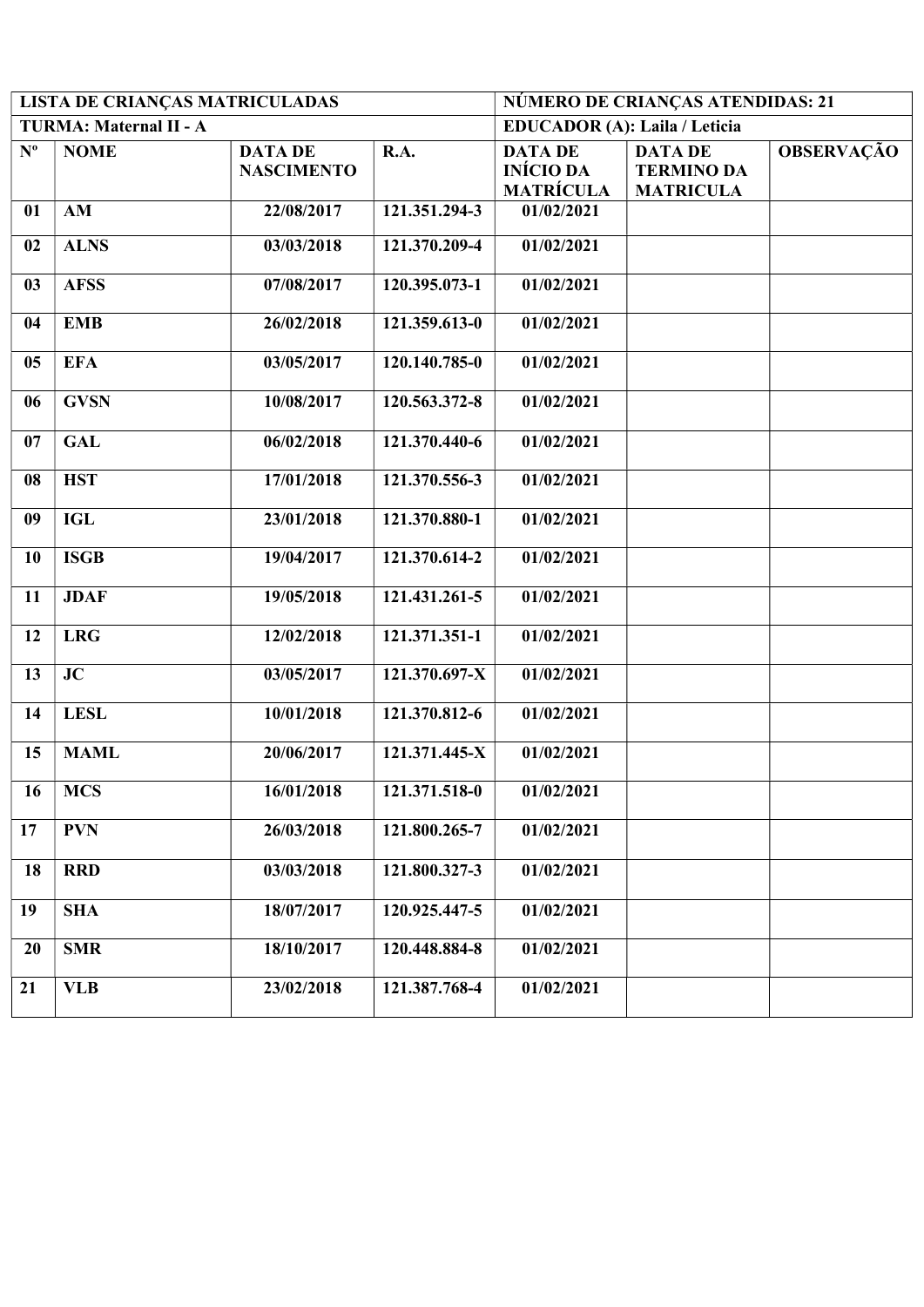| <b>LISTA DE CRIANÇAS MATRICULADAS</b> |                        |                                     |               | NÚMERO DE CRIANÇAS ATENDIDAS: 22                       |                                                         |                   |  |
|---------------------------------------|------------------------|-------------------------------------|---------------|--------------------------------------------------------|---------------------------------------------------------|-------------------|--|
|                                       | TURMA: Maternal II - B |                                     |               | EDUCADOR (A): Maria Natalícia / Ana Julia              |                                                         |                   |  |
| $\mathbf{N}^{\mathbf{o}}$             | <b>NOME</b>            | <b>DATA DE</b><br><b>NASCIMENTO</b> | R.A.          | <b>DATA DE</b><br><b>INÍCIO DA</b><br><b>MATRÍCULA</b> | <b>DATA DE</b><br><b>TERMINO DA</b><br><b>MATRICULA</b> | <b>OBSERVAÇÃO</b> |  |
| 01                                    | <b>ACGS</b>            | 26/12/2017                          | 121.387.884-6 | 01/02/2021                                             |                                                         |                   |  |
| 02                                    | <b>ALS</b>             | 15/11/2017                          | 121.386.051-9 | 01/02/2021                                             |                                                         |                   |  |
| 03                                    | <b>AMAS</b>            | 26/12/2017                          | 121.388.417-2 | 01/02/2021                                             |                                                         |                   |  |
| 04                                    | <b>DLSB</b>            | 19/10/2017                          | 120.941.280-9 | 01/02/2021                                             |                                                         |                   |  |
| 05                                    | <b>DDSS</b>            | 15/04/2017                          | 121.359.464-9 | 01/02/2021                                             |                                                         |                   |  |
| 06                                    | <b>GSPM</b>            | 06/09/2017                          | 120.448.191-X | 01/02/2021                                             |                                                         |                   |  |
| 07                                    | <b>HAS</b>             | 05/10/2017                          | 120.448.276-7 | 01/02/2021                                             |                                                         |                   |  |
| 08                                    | <b>ILEDA</b>           | 20/10/2017                          | 120.448.344-9 | 01/02/2021                                             |                                                         |                   |  |
| 09                                    | <b>LRLS</b>            | 26/08/2017                          | 121.781.249-0 | 01/02/2021                                             |                                                         |                   |  |
| 10                                    | <b>MAMS</b>            | 06/06/2017                          | 121.780.773-1 | 01/02/2021                                             |                                                         |                   |  |
| 11                                    | <b>MMN</b>             | 25/01/2018                          | 121.554.749-3 | 01/02/2021                                             |                                                         |                   |  |
| 12                                    | <b>MSS</b>             | 12/12/2017                          | 121.390.080-3 | 01/02/2021                                             |                                                         |                   |  |
| 13                                    | <b>MB</b>              | 27/04/2017                          | 121.390.178-9 | 01/02/2021                                             |                                                         |                   |  |
| 14                                    | <b>NCF</b>             | 17/08/2017                          | 120.448.502-1 | 01/02/2021                                             |                                                         |                   |  |
| 15                                    | <b>PLBS</b>            | 04/09/2017                          | 120.448.541-0 | 01/02/2021                                             |                                                         |                   |  |
| 16                                    | <b>PBS</b>             | 19/07/2017                          | 120.448.839-3 | 01/02/2021                                             |                                                         |                   |  |
| 17                                    | <b>NSM</b>             | 22/05/2017                          | 121.390.226-5 | 01/02/2021                                             |                                                         |                   |  |
| 18                                    | <b>SRD</b>             | 03/03/2018                          | 121.801.009-5 | 01/02/2021                                             |                                                         |                   |  |
| 19                                    | <b>SFO</b>             | 17/08/2017                          | 121.390.334-8 | 01/02/2021                                             |                                                         |                   |  |
| 20                                    | <b>SFP</b>             | 17/08/2017                          | 120.448.931-2 | 01/02/2021                                             |                                                         |                   |  |
| 21                                    | <b>SLSA</b>            | 20/08/2017                          | 120.449.067-3 | 01/02/2021                                             |                                                         |                   |  |
| 22                                    | <b>UFSS</b>            | 07/08/2017                          | 120.449.098-3 | 01/02/2021                                             |                                                         |                   |  |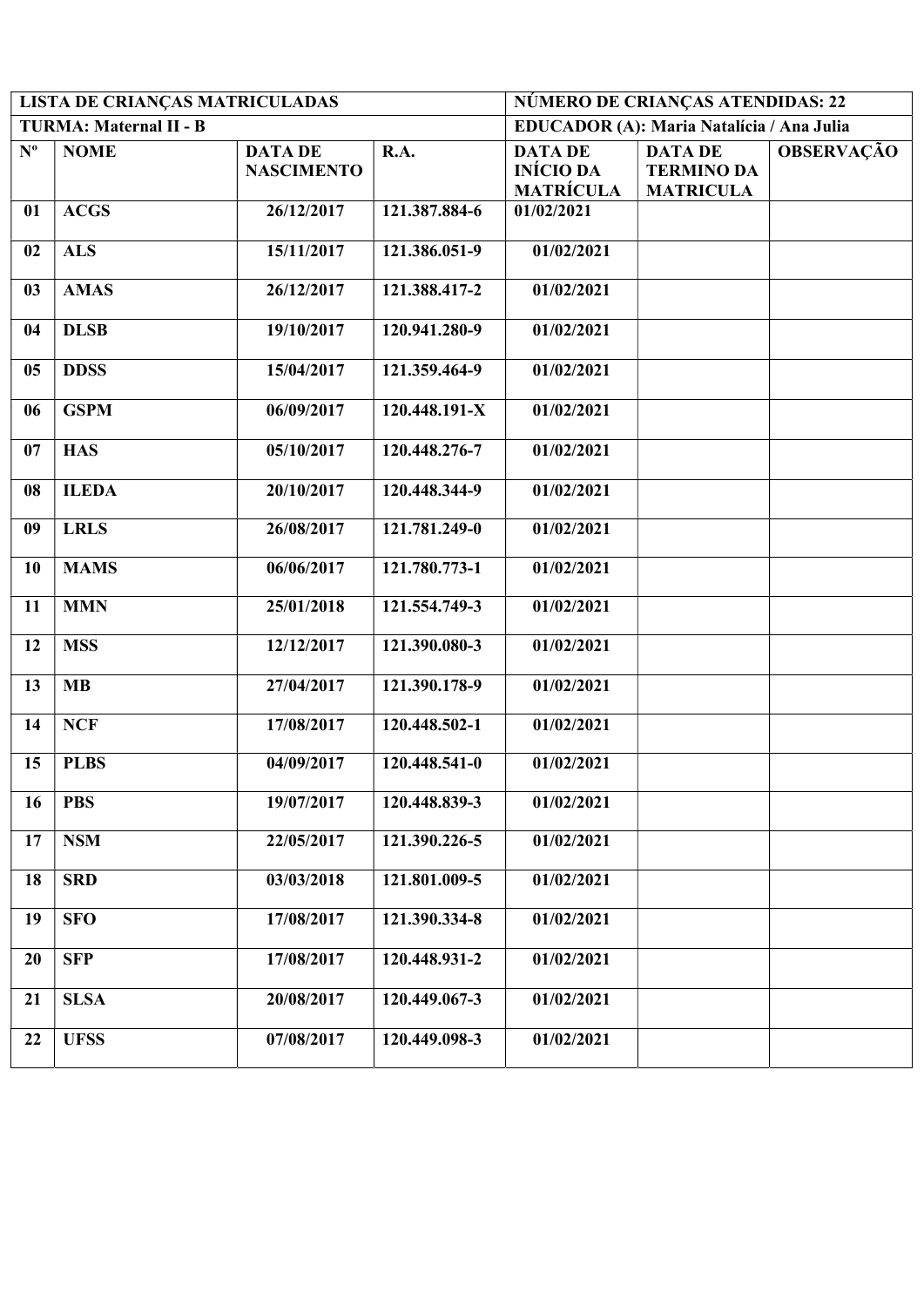|             | <b>LISTA DE CRIANÇAS MATRICULADAS</b> |                                     | NÚMERO DE CRIANÇAS ATENDIDAS: 24 |                                                        |                                                         |                   |
|-------------|---------------------------------------|-------------------------------------|----------------------------------|--------------------------------------------------------|---------------------------------------------------------|-------------------|
|             | TURMA: Fase I - A                     |                                     |                                  |                                                        | <b>EDUCADOR (A): Natasha / Suelen</b>                   |                   |
| $N^{\circ}$ | <b>NOME</b>                           | <b>DATA DE</b><br><b>NASCIMENTO</b> | R.A.                             | <b>DATA DE</b><br><b>INÍCIO DA</b><br><b>MATRÍCULA</b> | <b>DATA DE</b><br><b>TERMINO DA</b><br><b>MATRICULA</b> | <b>OBSERVAÇÃO</b> |
| 01          | <b>AMCS</b>                           | 01/12/2017                          | 120.395.128-0                    | 01/02/2021                                             |                                                         |                   |
| 02          | <b>BBR</b>                            | 22/08/2016                          | 120.151.245-1                    | 01/02/2021                                             |                                                         |                   |
| 03          | <b>BMC</b>                            | 24/11/2017                          | 120.496.654-0                    | 01/02/2021                                             |                                                         |                   |
| 04          | <b>BSC</b>                            | 24/11/2017                          | 120.503.450-x                    | 01/02/2021                                             |                                                         |                   |
| 05          | <b>BXCA</b>                           | 09/10/2017                          | 120.496.627-8                    | 01/02/2021                                             |                                                         |                   |
| 06          | <b>DSP</b>                            | 17/10/2017                          | 120.496.678-3                    | 01/02/2021                                             |                                                         |                   |
| 07          | <b>ESLO</b>                           | 05/10/2017                          | 120.496.705-2                    | 01/02/2021                                             |                                                         |                   |
| 08          | <b>EVS</b>                            | 21/04/2016                          | 120.955.526-8                    | 01/02/2021                                             |                                                         |                   |
| 09          | <b>GSD</b>                            | 27/09/2017                          | 120.496.731-3                    | 01/02/2021                                             |                                                         |                   |
| 10          | <b>HCDN</b>                           | 17/10/2017                          | 120.497.069-5                    | 01/02/2021                                             |                                                         |                   |
| 11          | <b>HCS</b>                            | 16/10/2017                          | 120.497.049-x                    | 01/02/2021                                             |                                                         |                   |
| 12          | <b>HBS</b>                            | 19/09/2017                          | 116.792.289-X                    | 01/02/2021                                             |                                                         |                   |
| 13          | <b>KACS</b>                           | 26/11/2019                          | 121.416.620-9                    | 01/02/2021                                             |                                                         |                   |
| 14          | <b>KSS</b>                            | 22/02/2018                          | 120.497.137-7                    | 01/02/2021                                             |                                                         |                   |
| 15          | <b>LBS</b>                            | 29/05/2019                          | 121.537.689-3                    | 01/02/2021                                             |                                                         |                   |
| 16          | <b>LMS</b>                            | 26/10/2017                          | 120.497.256-4                    | 01/02/2021                                             |                                                         |                   |
| 17          | <b>LBL</b>                            | 03/07/2018                          | 120.623.058-7                    | 01/02/2021                                             |                                                         |                   |
| 18          | <b>LMN</b>                            | 16/10/2017                          | 120.497.290-4                    | 01/02/2021                                             |                                                         |                   |
| 19          | <b>LMOC</b>                           | 05/12/2018                          | 120.617.174-1                    | 01/02/2021                                             |                                                         |                   |
| 20          | <b>MLMD</b>                           | 21/11/2017                          | 120.497.381-7                    | 01/02/2021                                             |                                                         |                   |
| 21          | <b>MSFX</b>                           | 16/10/2017                          | 120.497.461-5                    | 01/02/2021                                             |                                                         |                   |
| 22          | <b>ROFS</b>                           | 31/07/2018                          | 120.720.813-9                    | 01/02/2021                                             |                                                         |                   |
| 23          | <b>RRM</b>                            | 17/10/2017                          | 120.497.486-X                    | 01/02/2021                                             |                                                         |                   |
| 24          | <b>SAD</b>                            | 07/02/2017                          | 120.146.689-1                    | 01/02/2021                                             |                                                         |                   |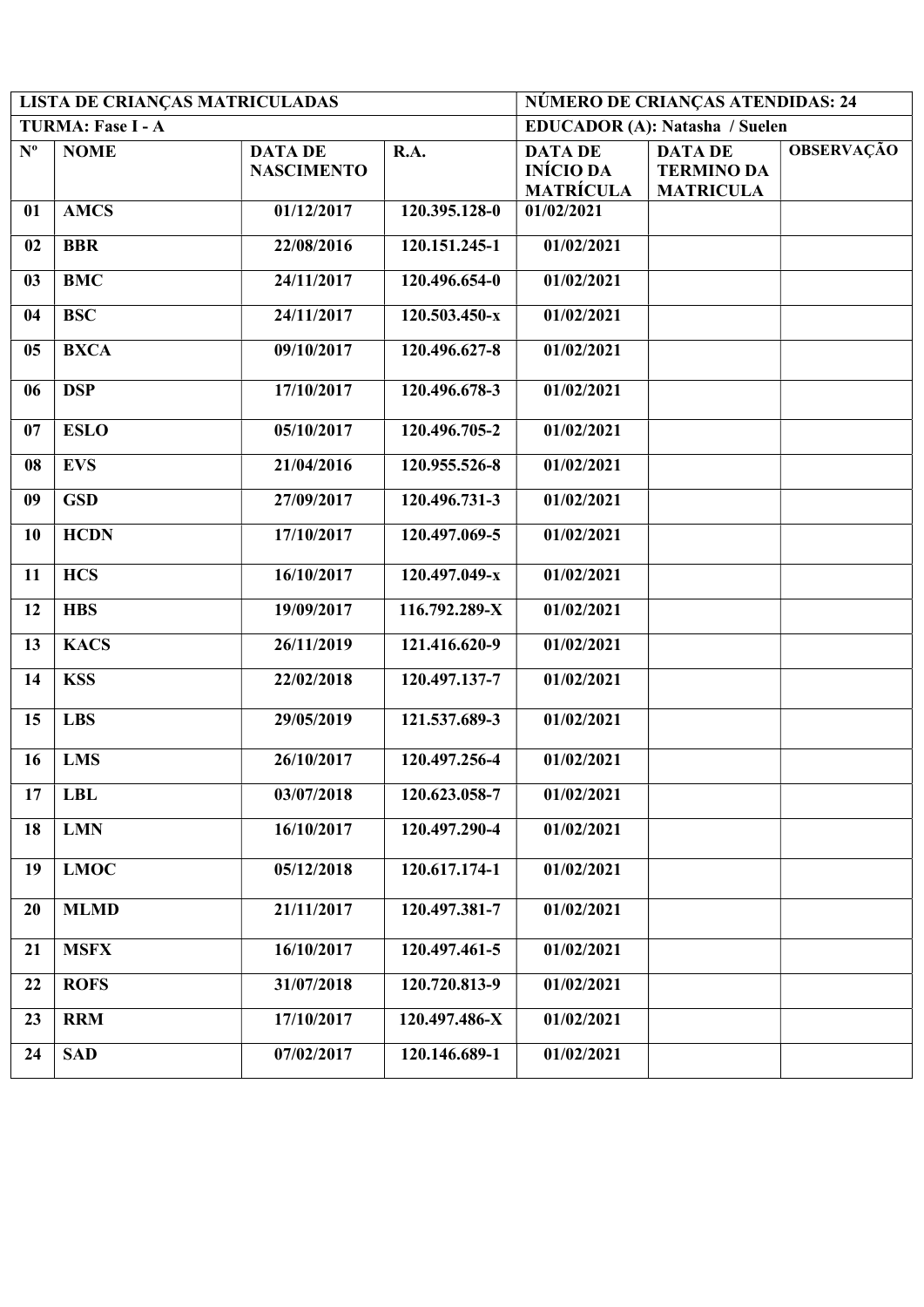|                           | LISTA DE CRIANÇAS MATRICULADAS |                                     | NÚMERO DE CRIANÇAS ATENDIDAS: 22 |                                                        |                                                         |                                 |  |
|---------------------------|--------------------------------|-------------------------------------|----------------------------------|--------------------------------------------------------|---------------------------------------------------------|---------------------------------|--|
|                           | TURMA: Fase I - B              |                                     |                                  | <b>EDUCADOR (A): Amanda / Karoline</b>                 |                                                         |                                 |  |
| $\mathbf{N}^{\mathbf{o}}$ | <b>NOME</b>                    | <b>DATA DE</b><br><b>NASCIMENTO</b> | R.A.                             | <b>DATA DE</b><br><b>INÍCIO DA</b><br><b>MATRÍCULA</b> | <b>DATA DE</b><br><b>TERMINO DA</b><br><b>MATRICULA</b> | <b>OBSERVAÇÃ</b><br>$\mathbf 0$ |  |
| 01                        | <b>ARAS</b>                    | 31/07/2016                          | 121.161.061-5                    | 01/02/2021                                             |                                                         |                                 |  |
| 02                        | <b>AJBSV</b>                   | 28/07/2016                          | 116.242.396-1                    | 01/02/2021                                             |                                                         |                                 |  |
| 03                        | <b>ALJT</b>                    | 01/10/2016                          | 120.499.652-0                    | 01/02/2021                                             |                                                         |                                 |  |
| 04                        | <b>AAL</b>                     | 20/08/2016                          | 116.535.029-4                    | 01/02/2021                                             |                                                         |                                 |  |
| 05                        | <b>AFL</b>                     | 21/12/2016                          | 120.146.499-7                    | 01/02/2021                                             |                                                         |                                 |  |
| 06                        | <b>BMS</b>                     | 27/10/2016                          | 120.499.727-5                    | 01/02/2021                                             |                                                         |                                 |  |
| 07                        | <b>BGH</b>                     | 23/08/2016                          | 116.573.283-X                    | 01/02/2021                                             |                                                         |                                 |  |
| 08                        | <b>DOG</b>                     | 30/11/2016                          | 116.573.305-5                    | 01/02/2021                                             |                                                         |                                 |  |
| 09                        | <b>GPB</b>                     | 28/11/2016                          | 120.499.765-2                    | 01/02/2021                                             |                                                         |                                 |  |
| 10                        | <b>GOS</b>                     | 27/07/2016                          | 120.503.328-2                    | 01/02/2021                                             |                                                         |                                 |  |
| 11                        | <b>HSA</b>                     | 01/06/2017                          | $120.141.110 - 5$                | 01/02/2021                                             |                                                         |                                 |  |
| 12                        | <b>KPS</b>                     | 28/07/2016                          | 116.573.433-3                    | 01/02/2021                                             |                                                         |                                 |  |
| 13                        | <b>KRS</b>                     | 30/06/2016                          | 121.390.938-7                    | 01/02/2021                                             |                                                         |                                 |  |
| 14                        | <b>LNS</b>                     | 11/09/2016                          | 120.503.365-8                    | 01/02/2021                                             |                                                         |                                 |  |
| 15                        | <b>LSPM</b>                    | 16/07/2016                          | 116.573.450-3                    | 01/02/2021                                             |                                                         |                                 |  |
| 16                        | <b>LBS</b>                     | 27/07/2016                          | 116.244.669-9                    | 01/02/2021                                             |                                                         |                                 |  |
| 17                        | <b>MESD</b>                    | 21/08/2016                          | 116.573.847-8                    | 01/02/2021                                             |                                                         |                                 |  |
| 18                        | <b>NLM</b>                     | 11/09/2016                          | 116.573.863-6                    | 01/02/2021                                             |                                                         |                                 |  |
| 19                        | <b>YLLS</b>                    | 05/09/2016                          | 116.243.443-0                    | 01/02/2021                                             |                                                         |                                 |  |
| 20                        | YMZ                            | 16/07/2016                          | 116.574.174-X                    | 01/02/2021                                             |                                                         |                                 |  |
| 21                        | <b>YMA</b>                     | 13/12/2016                          | 116.574.288-3                    | 01/02/2021                                             |                                                         |                                 |  |
| 22                        | <b>VQM</b>                     | 01/12/2016                          | 116.574.351-6                    | 01/02/2021                                             |                                                         |                                 |  |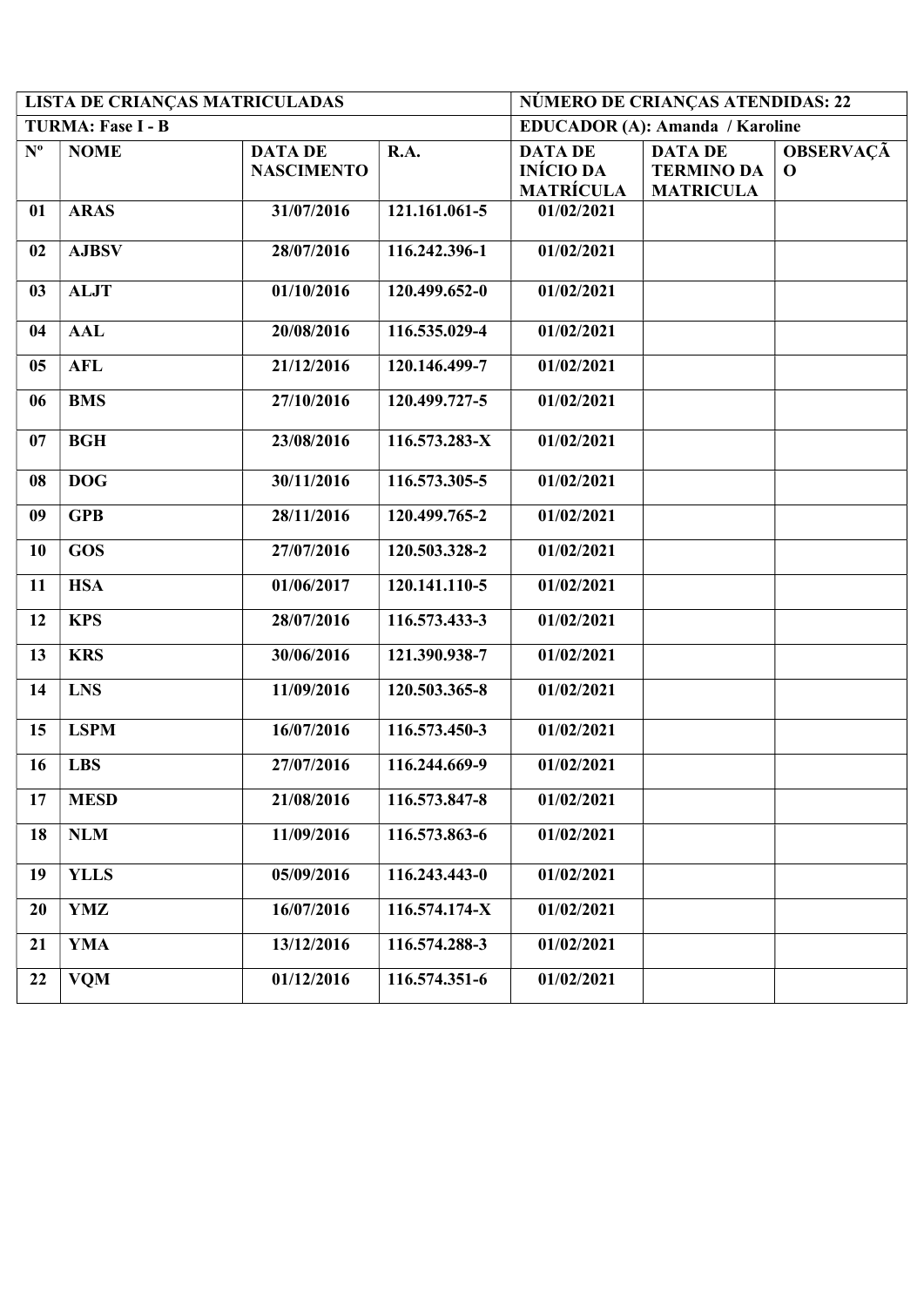|                | <b>LISTA DE CRIANÇAS MATRICULADAS</b> |                                     |                             |                                                        | NÚMERO DE CRIANÇAS ATENDIDAS: 20                        |                              |
|----------------|---------------------------------------|-------------------------------------|-----------------------------|--------------------------------------------------------|---------------------------------------------------------|------------------------------|
|                | TURMA: Fase II - A                    |                                     |                             | <b>EDUCADOR (A): Danielle / Gabriela</b>               |                                                         |                              |
| $N^{\text{o}}$ | <b>NOME</b>                           | <b>DATA DE</b><br><b>NASCIMENTO</b> | R.A.                        | <b>DATA DE</b><br><b>INÍCIO DA</b><br><b>MATRÍCULA</b> | <b>DATA DE</b><br><b>TERMINO DA</b><br><b>MATRICULA</b> | <b>OBSERV</b><br><b>AÇÃO</b> |
| 01             | <b>DLSR</b>                           | 15/06/2016                          | 120.503.617-9               | 01/02/2021                                             |                                                         |                              |
| 02             | <b>GAB</b>                            | 19/04/2016                          | 116.410.283-7               | 01/02/2021                                             |                                                         |                              |
| 03             | <b>JRC</b>                            | 10/02/2016                          | 115.907.217-6               | 01/02/2021                                             |                                                         |                              |
| 04             | <b>HCS</b>                            | 26/05/2016                          | 116.114.722-6               | 01/02/2021                                             |                                                         |                              |
| 05             | <b>HCDN</b>                           | 19/04/2016                          | 116.570.535-7               | 01/02/2021                                             |                                                         |                              |
| 06             | <b>HCO</b>                            | 22/01/2016                          | 116.249.013-5               | 01/02/2021                                             |                                                         |                              |
| 07             | <b>ISD</b>                            | 26/01/2016                          | 121.391.498-X               | 01/02/2021                                             |                                                         |                              |
| 08             | <b>KHC</b>                            | 05/03/2016                          | $\overline{11}$ 5.713.209-1 | 01/02/2021                                             |                                                         |                              |
| 09             | <b>LPFN</b>                           | 25/01/2016                          | 121.419.306-7               | 01/02/2021                                             |                                                         |                              |
| 10             | <b>LXS</b>                            | 01/05/2016                          | 120.503.734-2               | 01/02/2021                                             |                                                         |                              |
| 11             | <b>MEBM</b>                           | 11/01/2016                          | 120.386.801-7               | 01/02/2021                                             |                                                         |                              |
| 12             | <b>MFS</b>                            | 24/01/2016                          | 120.503.789-5               | 01/02/2021                                             |                                                         |                              |
| 13             | <b>MVBN</b>                           | 01/02/2016                          | 116.248.832-3               | 01/02/2021                                             |                                                         |                              |
| 14             | <b>MSP</b>                            | 12/02/2016                          | 120.504.095-X               | 01/02/2021                                             |                                                         |                              |
| 15             | <b>NPS</b>                            | 22/04/2016                          | 116.645.108-2               | 01/02/2021                                             |                                                         |                              |
| 16             | <b>SLEDA</b>                          | 01/03/2016                          | 115.820.986-1               | 01/02/2021                                             |                                                         |                              |
| 17             | <b>SACD</b>                           | 25/06/2016                          | 116.570.753-6               | 01/02/2021                                             |                                                         |                              |
| 18             | <b>TSDS</b>                           | 06/03/2016                          | 120.504.138-2               | 01/02/2021                                             |                                                         |                              |
| 19             | <b>VLS</b>                            | 17/07/2015                          | 121.432.069-7               | 01/02/2021                                             |                                                         |                              |
| 20             | <b>VSS</b>                            | 18/02/2016                          | 115.820.830-3               | 01/02/2021                                             |                                                         |                              |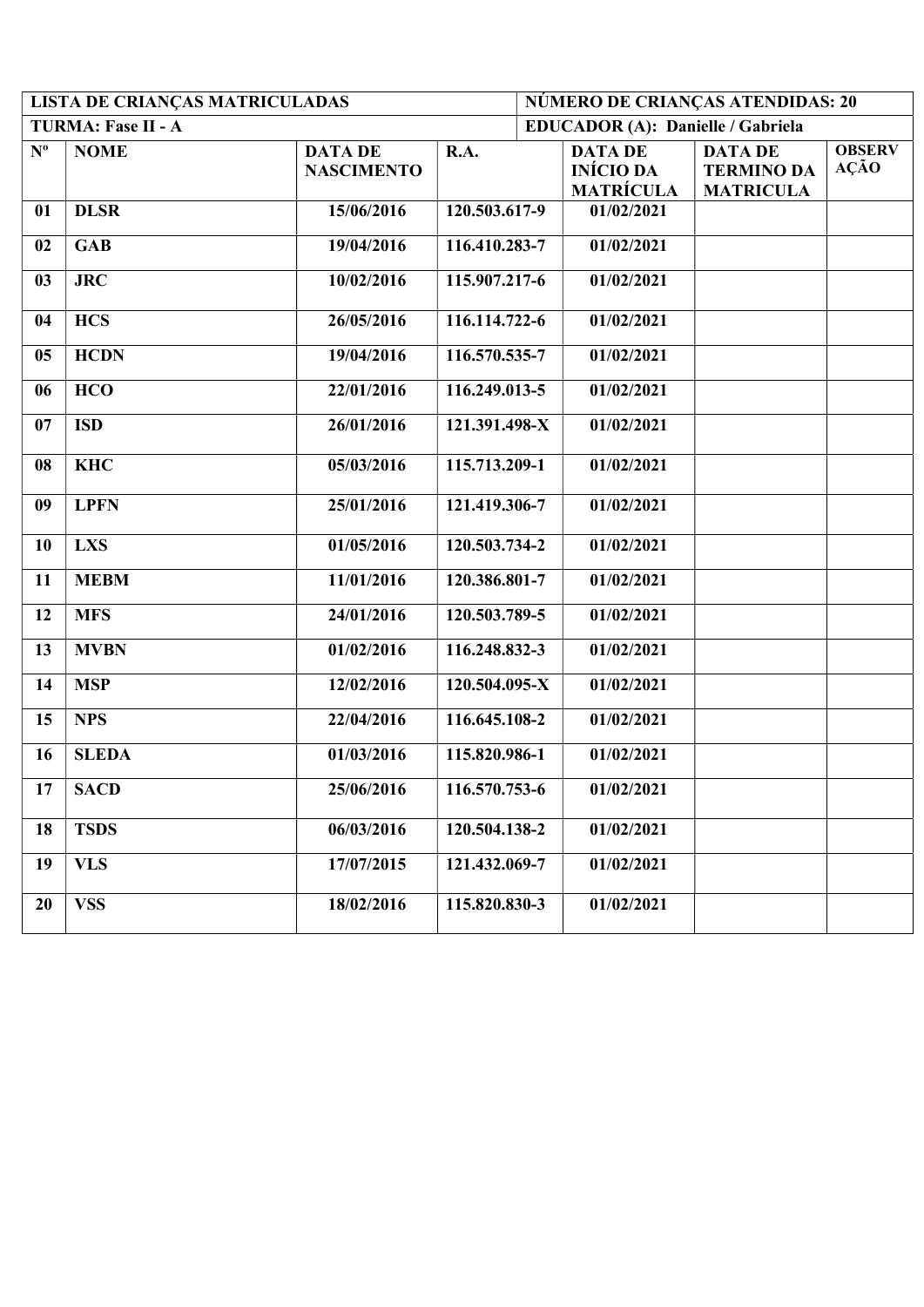|             | LISTA DE CRIANÇAS MATRICULADAS                                    |                                     | NÚMERO DE CRIANÇAS ATENDIDAS: 21 |                                                        |                                                         |                       |  |
|-------------|-------------------------------------------------------------------|-------------------------------------|----------------------------------|--------------------------------------------------------|---------------------------------------------------------|-----------------------|--|
|             | TURMA: Fase II - B                                                |                                     |                                  |                                                        | <b>EDUCADOR (A): Karla / Giovanna</b>                   |                       |  |
| $N^{\circ}$ | <b>NOME</b>                                                       | <b>DATA DE</b><br><b>NASCIMENTO</b> | R.A.                             | <b>DATA DE</b><br><b>INÍCIO DA</b><br><b>MATRÍCULA</b> | <b>DATA DE</b><br><b>TERMINO DA</b><br><b>MATRICULA</b> | <b>OBSERVA</b><br>ÇÃO |  |
| 01          | Ana Beatriz Ferreira da<br>Rocha                                  | 18/08/2015                          | 120.507.918-X                    | 01/02/2021                                             |                                                         |                       |  |
| 02          | Ana Claudia Araújo dos<br><b>Santos</b>                           | 03/07/2015                          | 115.648.911-8                    | 01/02/2021                                             |                                                         |                       |  |
| 03          | <b>Brenda Donega Nunes</b>                                        | 23/10/2015                          | 116.570.408-0                    | 01/02/2021                                             |                                                         |                       |  |
| 04          | Cristian<br><b>Arthur</b><br>dos<br><b>Santos</b>                 | 05/11/2015                          | 115.711.713-2                    | 01/02/2021                                             |                                                         |                       |  |
| 05          | <b>Danilo José Alves Barros</b>                                   | 17/07/2015                          | 120.623.018-6                    | 01/02/2021                                             |                                                         |                       |  |
| 06          | <b>Eliza</b><br><b>Sousa</b><br>Ferreira<br>Lima                  | 23/12/2015                          | 115.712.031-3                    | 01/02/2021                                             |                                                         |                       |  |
| 07          | Gustavo Santos da Silva                                           | 29/10/2015                          | 116.249.802-X                    | 01/02/2021                                             |                                                         |                       |  |
| 08          | Ingryd<br>Victória<br>Monteiro                                    | 12/12/2015                          | 115.713.073-2                    | 01/02/2021                                             |                                                         |                       |  |
| 09          | <b>Isabelly Carvalho Costa</b>                                    | 11/09/2015                          | 115.713.138-4                    | 01/02/2021                                             |                                                         |                       |  |
| 10          | Jose Carlos Farias dos<br><b>Santos</b>                           | 07/05/2016                          | 116.462.416-7                    | 01/02/2021                                             |                                                         |                       |  |
| 11          | Julia Rodrigues da Silva                                          | 11/12/2015                          | 120.507.327-9                    | 01/02/2021                                             |                                                         |                       |  |
| 12          | Júlia Vieira de Souza                                             | 10/10/2015                          | 120.507.401-6                    | 01/02/2021                                             |                                                         |                       |  |
| 13          | de<br><b>Oliveira</b><br>Kauã<br><b>Martins</b>                   | 22/10/2015                          | 115.713.286-8                    | 01/02/2021                                             |                                                         |                       |  |
| 14          | <b>Kauã Gomes Moraes</b>                                          | 28/12/2015                          | 120.507.508-2                    | 01/02/2021                                             |                                                         |                       |  |
| 15          | Margarida<br><b>Oliveira</b><br><b>Medeiros</b>                   | 04/05/2016                          | 120.507.883-6                    | 01/02/2021                                             |                                                         |                       |  |
| 16          | Maria Heloisa da Silva                                            | 14/10/2015                          | 115.713.418-X                    | 01/02/2021                                             |                                                         |                       |  |
| 17          | Maycon Gabriel Sousa<br>Abreu                                     | 03/11/2015                          | 116.570.623-4                    | 01/02/2021                                             |                                                         |                       |  |
| 18          | Figueiredo<br><b>Miguel</b><br>Rangel                             | 13/08/2015                          | 115.713.556-0                    | 01/02/2021                                             |                                                         |                       |  |
| 19          | Miguel de Melo Oliveira                                           | 27/11/2015                          | 115.713.702-7                    | 01/02/2021                                             |                                                         |                       |  |
| 20          | <b>Silva</b><br><b>Vinicius</b><br><b>Miguel</b><br><b>Santos</b> | 07/07/2015                          | 120.952.749-2                    | 01/02/2021                                             |                                                         |                       |  |
| 21          | <b>Yara Fernandes Silva</b>                                       | 08/10/2015                          | 115.713.816-0                    | 01/02/2021                                             |                                                         |                       |  |